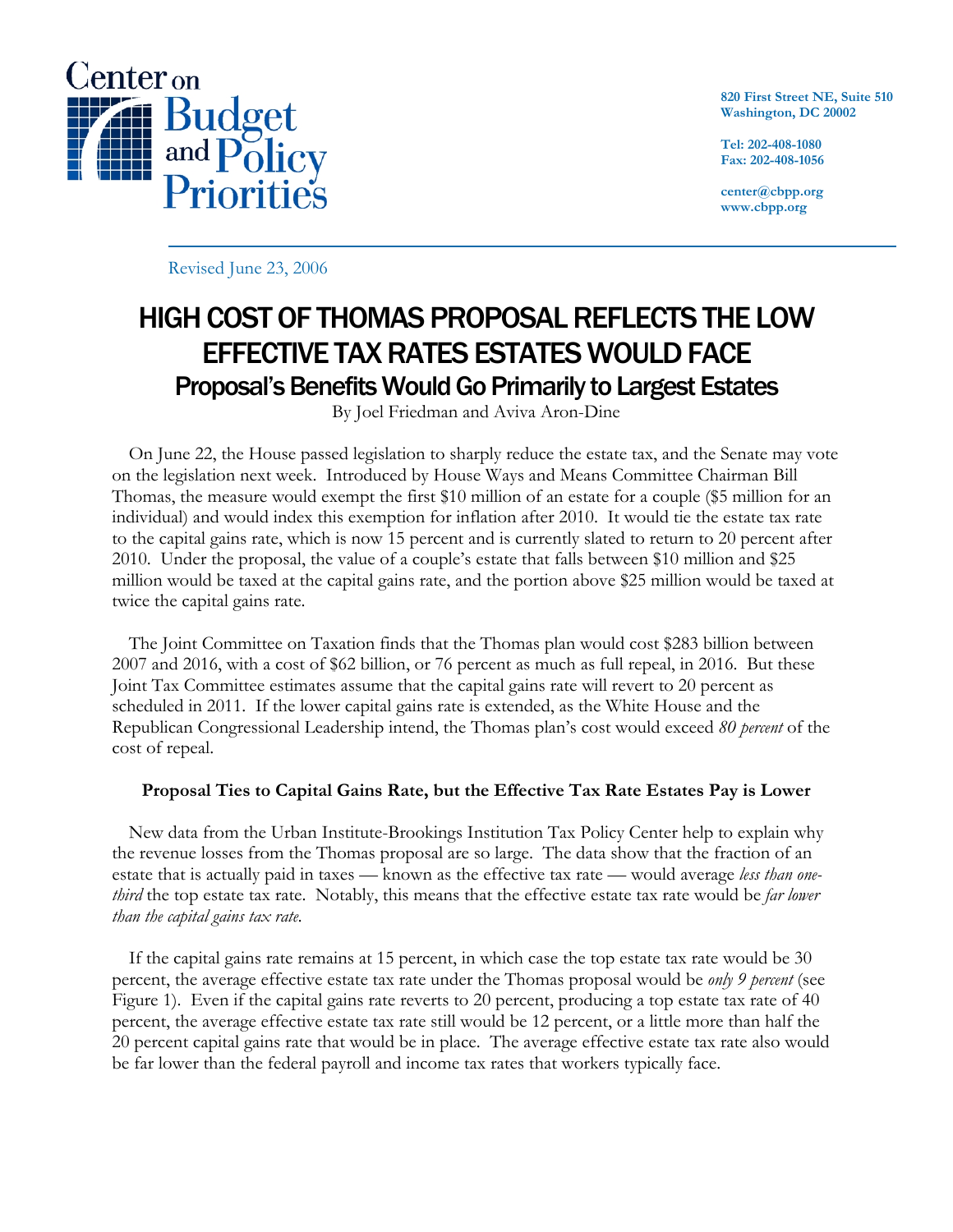The effective estate tax rate is so far below the statutory estate tax rates because no estate tax is owed on the portion of an estate's value that is below the exemption level. Under the Thomas proposal, a couple with an estate valued at \$11 million would owe estate tax on \$1 million at most. Further, some or all of the remaining value of an estate can be shielded from tax through available deductions, including for charitable bequests. (Many estates also employ planning devices to shrink the size of the estate before taxes are calculated. Such planning devices are not taken into account in the Tax Policy Center



calculations, so the TPC estimates may actually understate true effective estate tax rates.) In contrast, capital gains tax is typically paid on the full value of realized capital gains.

 Thus, while the Thomas proposal would tie the estate tax rate to the capital gains rate and would set the top estate tax rate at *twice* the capital gains rate, the average effective estate tax rate would be closer to *half* the capital gains rate.

Moreover, even the largest estates — those valued at more than \$20 million — would pay tax at rates averaging less than the capital gains rate, even though they would face a top marginal rate equal to twice the capital gains rate. The reason is that these estates would pay the higher rate *only on the value of the estate above \$25 million.* For example, if the capital gains rate remains at 15 percent, a couple with an estate valued at \$26 million would pay no tax on the first \$10 million (which is shielded by the exemption), a 15 percent rate on the value of the estate between \$10 and \$25 million, and a 30 percent rate *only* on the \$1 million portion of the estate's value that falls above \$25 million. (This also helps explain why the largest estates would receive the largest tax cuts under the Thomas proposal, as discussed below.)

 In order for the average effective estate tax rate to come close to the capital gains rate, a higher statutory tax rate would be needed. For instance, with a \$3.5 million exemption and a 45 percent top rate — as will be in place in 2009— the average effective tax rate would be 17 percent (in between the 15 and 20 percent capital gains rates). Not surprisingly, making 2009 law permanent would preserve a far larger share of estate tax revenue than the Thomas proposal: it would cost 45 percent as much as full repeal, rather than three-quarters as much or more.

## **Thomas Proposal Offers Huge Tax Breaks for Wealthiest Estates**

If the capital gains rate is allowed to revert to 20 percent, the Thomas proposal would cost about two-thirds more than making permanent the 2009 estate tax levels (a \$3.5 million exemption — \$7 million per couple — and a 45 percent rate). This additional cost — \$25 billion in 2016 alone, according to the Joint Tax Committee estimates — would go toward tax breaks for the 3 of every 1,000 estates that would owe *any* estate tax under the 2009 levels. (Under 2009 law, the estates of